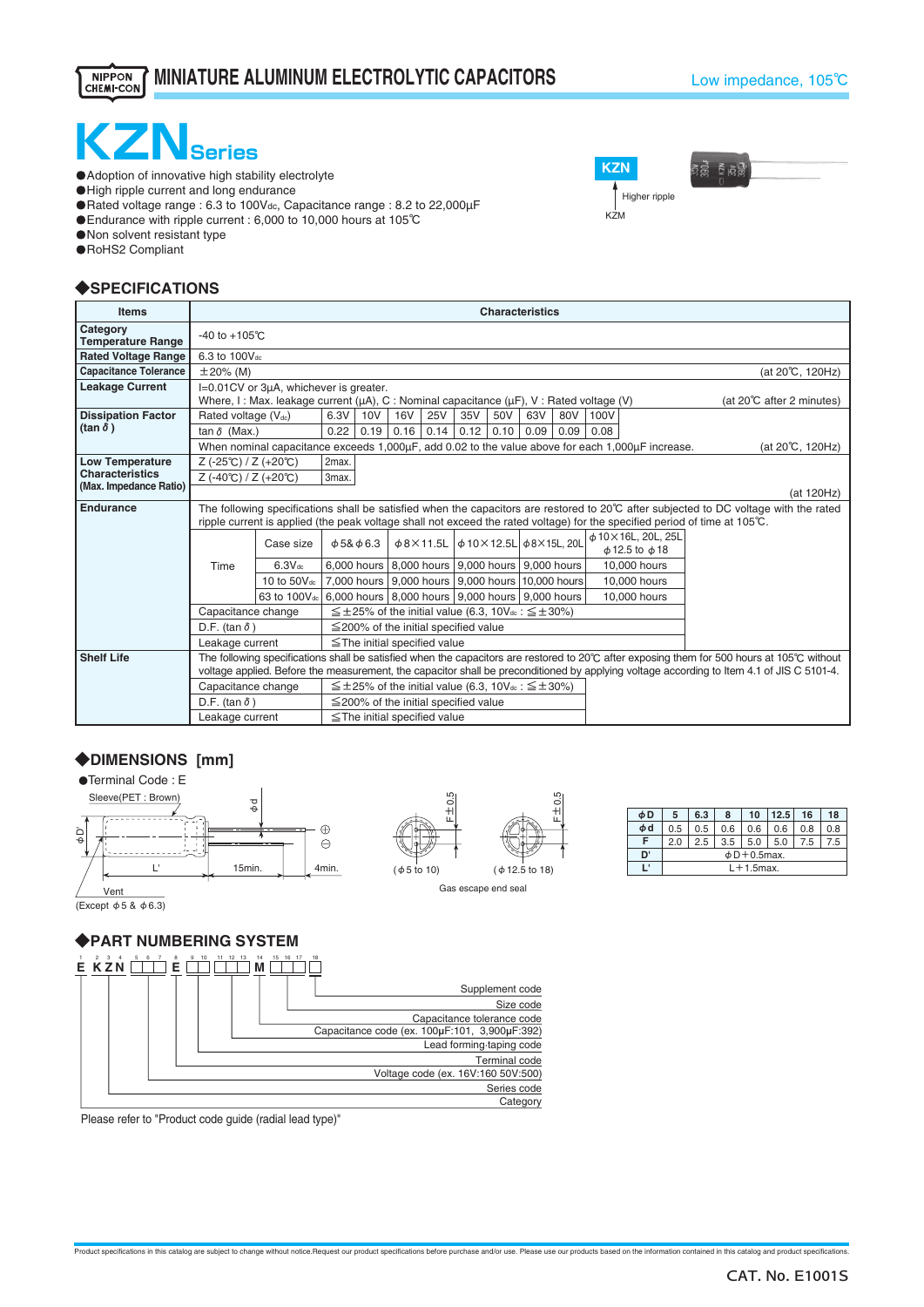

# ◆**STANDARD RATINGS**

| <b>WV</b><br>$(V_{dc})$ | Cap<br>(µF)   | Case size<br>φD×L(mm)                     |                | Impedance<br>(Ω max./100kHz) | Rated<br>ripple<br>current<br>(mArms/ | Part No.                                                         | <b>WV</b><br>$(V_{dc})$ | Cap<br>$(\mu F)$ | <b>Case size</b><br>φD×L(mm)       |                | Impedance<br>(Ω max./100kHz) | Rated<br>ripple<br>current<br>(mArms/ | Part No.                                             |
|-------------------------|---------------|-------------------------------------------|----------------|------------------------------|---------------------------------------|------------------------------------------------------------------|-------------------------|------------------|------------------------------------|----------------|------------------------------|---------------------------------------|------------------------------------------------------|
|                         |               |                                           | 20°C           | $-10^{\circ}$ C              | $105^{\circ}$ C,<br>100kHz)           |                                                                  |                         |                  |                                    | $20^{\circ}$ C | $-10^{\circ}$ C              | $105^{\circ}$ C,<br>100kHz)           |                                                      |
|                         | 220           | $5\times11$                               | 0.38           | 1.2                          | 345                                   | EKZN6R3E <sub>1221</sub> ME11D                                   |                         | 3,300            | $12.5 \times 30$                   | 0.018          | 0.054                        | 3,660                                 | EKZN160E□□332MK30S                                   |
|                         | 470           | $6.3 \times 11$                           | 0.17           | 0.51                         | 540                                   | EKZN6R3E <sub>1471</sub> MF11D                                   |                         | 3,900            | $12.5\times35$                     | 0.016          | 0.048                        | 4,120                                 | EKZN160E□□392MK35S                                   |
|                         | 820           | $8\times11.5$                             | 0.075          | 0.23                         | 945                                   | EKZN6R3E <sub>U</sub> 821MHB5D                                   |                         | 3,900            | $16\times20$                       | 0.021          | 0.063                        | 3,330                                 | EKZN160End392ML20S                                   |
|                         | 1,200         | $8\times15$                               | 0.059          | 0.18                         | 1,250                                 | EKZN6R3E <sub>122MH15</sub> D                                    |                         | 4,700            | $18\times20$                       | 0.020          | 0.060                        | 3,450                                 | EKZN160E <sub>1472</sub> MM20S                       |
|                         | 1,200         | $10\times12.5$                            | 0.053          | 0.16                         | 1,330                                 | EKZN6R3E <sub>1122MJC5S</sub>                                    |                         | 5,600            | $16\times25$                       | 0.017          | 0.051                        | 3,810                                 | EKZN160E <sub>1362</sub> ML25S                       |
|                         | 1,500         | $8\times20$                               | 0.041          | 0.13                         | 1,500                                 | EKZN6R3E <sub>U</sub> 152MH20D                                   | 16                      | 6,800            | $16 \times 31.5$                   | 0.016          | 0.048                        | 4,100                                 | EKZN160E <sub>D</sub> G82MLN3S                       |
|                         | 1,800         | $10\times16$                              | 0.038          | 0.12                         | 1,760                                 | EKZN6R3E <sub>DD</sub> 182MJ16S                                  |                         | 6,800            | $18\times25$                       | 0.016          | 0.048                        | 3,880                                 | EKZN160E <sub>D</sub> 682MM25S                       |
|                         | 2,700         | $10\times20$                              | 0.028          | 0.084                        | 1,960                                 | EKZN6R3E <sub>D</sub> 272MJ20S                                   |                         | 8,200            | $16\times35.5$                     | 0.014          | 0.042                        | 4,280                                 | EKZN160E <sub>09</sub> 822MLP1S                      |
|                         | 2,700         | $12.5\times16$                            | 0.035          | 0.11                         | 1,900                                 | EKZN6R3E <sub>D</sub> <sub>272MK16S</sub>                        |                         | 8,200            | $18\times31.5$                     | 0.014          | 0.042                        | 4,190                                 | EKZN160E <sub>II</sub> 322MMN3S                      |
|                         | 3,300         | $10\times25$                              | 0.026          | 0.072                        | 2,250                                 | EKZN6R3EII332MJ25S                                               |                         | 10,000           | $16\times 40$                      | 0.013          | 0.039                        | 4,580                                 | EKZN160E <sub>U</sub> 103ML40S                       |
|                         | 3,900         | $12.5\times20$                            | 0.025          | 0.075                        | 2,480                                 | EKZN6R3E <sub>1392</sub> MK20S                                   |                         | 10,000           | $18\times35.5$                     | 0.012          | 0.036                        | 4,380                                 | EKZN160E <sub>1103</sub> MMP1S                       |
| 6.3                     | 5,600         | $12.5\times25$                            | 0.019          | 0.057                        | 2,900                                 | EKZN6R3E <sub>1362</sub> MK25S                                   |                         | 12,000           | $18\times40$                       | 0.011          | 0.033                        | 4,960                                 | EKZN160E <sub>1123</sub> MM40S                       |
|                         | 6,800         | $12.5\times30$                            | 0.018          | 0.054                        | 3,450                                 | EKZN6R3E <sub>U</sub> 682MK30S                                   |                         | 68               | $5 \times 11$                      | 0.38           | 1.2                          | 450                                   | EKZN250E <sub>U</sub> 680ME11D                       |
|                         | 6,800         | $16\times20$                              | 0.021          | 0.063                        | 3,250                                 | EKZN6R3E <sub>DD682</sub> ML20S                                  |                         | 150              | $6.3 \times 11$                    | 0.17           | 0.51                         | 700                                   | EKZN250E <sub>U</sub> 151MF11D                       |
|                         | 8,200         | $12.5 \times 35$                          | 0.016          | 0.048                        | 3,570                                 | EKZN6R3E <sub>D</sub> B22MK35S                                   |                         | 270              | $8\times11.5$                      | 0.075          | 0.23                         | 1,200                                 | EKZN250E□□271MHB5D                                   |
|                         | 8,200         | $18\times20$                              | 0.020          | 0.060                        | 3,450                                 | EKZN6R3E <sub>1322MM20S</sub>                                    |                         | 470              | $8\times15$                        | 0.059          | 0.18                         | 1,600                                 | EKZN250E□□471MH15D                                   |
|                         | 10,000        | $16\times25$                              | 0.017          | 0.051                        | 3,630                                 | EKZN6R3E <sub>103ML25S</sub>                                     |                         | 470              | $10\times12.5$                     | 0.053          | 0.16                         | 1,700                                 | EKZN250E <sub>U</sub> 471MJC5S                       |
|                         | 12,000        | $16\times31.5$                            | 0.016          | 0.048                        | 4,100                                 | EKZN6R3E <sub>123MLN3S</sub>                                     |                         | 560              | $8\times20$                        | 0.041          | 0.13                         | 1,960                                 | EKZN250E <sub>DD561</sub> MH20D                      |
|                         | 12,000        | $18\times25$                              | 0.016          | 0.048                        | 3,880                                 | EKZN6R3E <sub>123MM25S</sub>                                     |                         | 680              | $10\times16$                       | 0.038          | 0.12                         | 2,000                                 | EKZN250E <sub>II</sub> 681MJ16S                      |
|                         | 15,000        | $16\times35.5$                            | 0.014          | 0.042                        | 4,280                                 | EKZN6R3EII153MLP1S                                               |                         | 820              | $10\times 20$                      | 0.028          | 0.084                        | 2,500                                 | EKZN250E <sub>U</sub> B21MJ20S                       |
|                         | 15,000        | $18\times31.5$                            | 0.014          | 0.042                        | 4,190                                 | EKZN6R3E <sub>U</sub> 153MMN3S                                   |                         | 1,000            | $12.5\times16$                     | 0.035          | 0.11                         | 2,400                                 | EKZN250E <sub>U</sub> 102MK16S                       |
|                         | 18,000        | $16\times 40$                             | 0.013          | 0.039                        | 4,580                                 | EKZN6R3E <sub>1183ML40S</sub>                                    |                         | 1,200            | $10\times25$                       | 0.026          | 0.072                        | 2,900                                 | EKZN250E <sub>1122MJ25S</sub>                        |
|                         | 18,000        | $18\times35.5$                            | 0.012<br>0.011 | 0.036<br>0.033               | 4,380                                 | EKZN6R3E <sub>1183</sub> MMP1S<br>EKZN6R3E <sub>D</sub> 223MM40S |                         | 1,500            | $12.5\times20$                     | 0.025          | 0.075                        | 2,600                                 | EKZN250E□□152MK20S                                   |
|                         | 22,000<br>150 | $18\times 40$<br>$5\times11$              | 0.38           | 1.2                          | 4,960<br>450                          | EKZN100E <sub>1151</sub> ME11D                                   | 25                      | 1,800<br>2,200   | $12.5\times25$<br>$12.5 \times 30$ | 0.019<br>0.018 | 0.057<br>0.054               | 3,200<br>3,660                        | EKZN250E□□182MK25S<br>EKZN250E <sub>1222MK30S</sub>  |
|                         | 330           | $6.3 \times 11$                           | 0.17           | 0.51                         | 700                                   | EKZN100E <sub>U</sub> 331MF11D                                   |                         | 2,200            | $16\times20$                       | 0.021          | 0.063                        | 3,330                                 | EKZN250E <sub>1222ML20S</sub>                        |
|                         | 560           | $8\times11.5$                             | 0.075          | 0.23                         | 1,200                                 | EKZN100E <sub>U</sub> 561MHB5D                                   |                         | 2,700            | $12.5 \times 35$                   | 0.016          | 0.048                        | 4,120                                 | EKZN250E <sub>U</sub> 272MK35S                       |
|                         | 820           | $8\times15$                               | 0.059          | 0.18                         | 1,600                                 | EKZN100E <sub>U</sub> B21MH15D                                   |                         | 3,300            | $16\times25$                       | 0.017          | 0.051                        | 3,810                                 | EKZN250E <sub>U</sub> 332ML25S                       |
|                         | 1,000         | $8\times20$                               | 0.041          | 0.13                         | 1,960                                 | EKZN100E <sub>1102</sub> MH20D                                   |                         | 3,300            | $18\times20$                       | 0.020          | 0.060                        | 3,450                                 | EKZN250E <sub>DD332</sub> MM20S                      |
|                         | 1,000         | $10\times12.5$                            | 0.053          | 0.16                         | 1,700                                 | EKZN100E <sub>1102MJC5S</sub>                                    |                         | 4,700            | $16 \times 31.5$                   | 0.016          | 0.048                        | 4,100                                 | EKZN250E□□472MLN3S                                   |
|                         | 1,200         | $10\times16$                              | 0.038          | 0.12                         | 2,000                                 | EKZN100E <sub>U</sub> 122MJ16S                                   |                         | 4,700            | $18\times25$                       | 0.016          | 0.048                        | 3,880                                 | EKZN250E□□472MM25S                                   |
|                         | 1,800         | $10\times20$                              | 0.028          | 0.084                        | 2,500                                 | EKZN100E <sub>III</sub> 182MJ20S                                 |                         | 5,600            | $16\times35.5$                     | 0.014          | 0.042                        | 4,280                                 | EKZN250E <sub>DD562</sub> MLP1S                      |
|                         | 1,800         | $12.5 \times 16$                          | 0.035          | 0.11                         | 2,400                                 | EKZN100E <sub>1182</sub> MK16S                                   |                         | 5,600            | $18\times31.5$                     | 0.014          | 0.042                        | 4,190                                 | EKZN250E <sub>II</sub> J562MMN3S                     |
|                         | 2,200         | $10\times25$                              | 0.026          | 0.072                        | 2,900                                 | EKZN100E <sub>U</sub> 222MJ25S                                   |                         | 6,800            | $16\times 40$                      | 0.013          | 0.039                        | 4,580                                 | EKZN250E <sub>U</sub> 682ML40S                       |
|                         | 2,700         | $12.5\times20$                            | 0.025          | 0.075                        | 2,600                                 | EKZN100E <sub>U</sub> 272MK20S                                   |                         | 6,800            | $18\times35.5$                     | 0.012          | 0.036                        | 4,380                                 | EKZN250E <sub>D</sub> 682MMP1S                       |
|                         | 3,900         | $12.5\times25$                            | 0.019          | 0.057                        | 3,200                                 | EKZN100E <sub>1392</sub> MK25S                                   |                         | 8,200            | $18\times 40$                      | 0.011          | 0.033                        | 4,960                                 | EKZN250E <sub>D</sub> B22MM40S                       |
| 10                      | 4,700         | $12.5 \times 30$                          | 0.018          | 0.054                        | 3,660                                 | EKZN100E <sub>11472</sub> MK30S                                  |                         | 47               | $5\times11$                        | 0.38           | 1.2                          | 450                                   | EKZN350E <sub>D</sub> _470ME11D                      |
|                         | 4,700         | $16\times20$                              | 0.021          | 0.063                        | 3,330                                 | EKZN100E <sub>U</sub> 472ML20S                                   |                         | 100              | $6.3 \times 11$                    | 0.17           | 0.51                         | 700                                   | EKZN350E <sub>U</sub> 101MF11D                       |
|                         | 5,600         | $12.5 \times 35$                          | 0.016          | 0.048                        | 4,120                                 | EKZN100E <sub>11562</sub> MK35S                                  |                         | 180              | $8\times11.5$                      | 0.075          | 0.23                         | 1,200                                 | EKZN350E <sub>00</sub> 181MHB5D                      |
|                         | 5,600         | $18\times20$                              | 0.020          | 0.060                        | 3,450                                 | EKZN100E <sub>1562</sub> MM20S                                   |                         | 220              | $8\times15$                        | 0.059          | 0.18                         | 1,600                                 | EKZN350E <sub>1221</sub> MH15D                       |
|                         | 6,800         | $16\times25$                              | 0.017          | 0.051                        | 3,810                                 | EKZN100EIIG82ML25S                                               |                         | 270              | $10 \times 12.5$                   | 0.053          | 0.16                         | 1,700                                 | EKZN350E <sub>U271MJC5S</sub>                        |
|                         | 8,200         | $16 \times 31.5$ 0.016                    |                | 0.048                        | 4,100                                 | EKZN100EIII822MLN3S                                              |                         | 330              | $8\times20$                        | 0.041          | 0.13                         | 1,960                                 | EKZN350E00331MH20D                                   |
|                         | 8,200         | $18\times25$                              | 0.016          | 0.048                        | 3,880                                 | EKZN100E <sub>1322MM25S</sub>                                    |                         | 390              | $10\times16$                       | 0.038          | 0.12                         | 2,000                                 | EKZN350E <sub>[1391MJ16S]</sub>                      |
|                         | 10,000        | $16\times35.5$                            | 0.014          | 0.042                        | 4,280                                 | EKZN100E <sub>00103</sub> MLP1S                                  |                         | 470              | $10\times20$                       | 0.028          | 0.084                        | 2,500                                 | EKZN350E <sub>1471</sub> MJ20S                       |
|                         | 10,000        | $18\times31.5$                            | 0.014          | 0.042                        | 4,190                                 | EKZN100E <sub>00</sub> 103MMN3S                                  |                         | 560              | $12.5\times16$                     | 0.035          | 0.11                         | 2,400                                 | EKZN350E <sub>U</sub> 561MK16S                       |
|                         | 12,000        | $16\times40$                              | 0.013          | 0.039                        | 4,580                                 | EKZN100E <sub>D</sub> 123ML40S                                   |                         | 680              | $10\times25$                       | 0.026          | 0.072                        | 2,900                                 | EKZN350E <sub>10681</sub> MJ25S                      |
|                         | 12,000        | $18\times35.5$                            | 0.012          | 0.036                        | 4,380                                 | EKZN100E <sub>1123</sub> MMP1S                                   |                         | 820              | $12.5\times20$                     | 0.025          | 0.075                        | 2,600                                 | EKZN350E <sub>D</sub> B21MK20S                       |
|                         | 15,000        | $18\times40$                              | 0.011          | 0.033                        | 4,960                                 | EKZN100E $\square \square$ 153MM40S                              | 35                      | 1,200            | $12.5\times25$                     | 0.019          | 0.057                        | 3,200                                 | EKZN350E <sub>U</sub> 122MK25S                       |
|                         | 120           | $5\times11$                               | 0.38           | 1.2                          | 450                                   | EKZN160Enn121ME11D                                               |                         | 1,500            | $12.5 \times 30$                   | 0.018          | 0.054                        | 3,660                                 | EKZN350E <sub>U</sub> 152MK30S                       |
|                         | 270           | $6.3 \times 11$                           | 0.17           | 0.51                         | 700                                   | EKZN160E <sub>D</sub> 271MF11D                                   |                         | 1,500            | $16\times20$                       | 0.021          | 0.063                        | 3,330                                 | EKZN350E <sub>1152ML20S</sub>                        |
|                         | 470           | $8\times11.5$                             | 0.075          | 0.23                         | 1,200                                 | EKZN160E <sub>1471</sub> MHB5D                                   |                         | 1,800            | $12.5 \times 35$                   | 0.016          | 0.048                        | 4,120                                 | EKZN350E□□182MK35S                                   |
|                         | 680           | $8\times15$                               | 0.059          | 0.18                         | 1,600                                 | EKZN160E <sub>U0681</sub> MH15D                                  |                         | 1,800            | $16\times25$                       | 0.017          | 0.051                        | 3,810                                 | EKZN350E <sub>U</sub> 182ML25S                       |
|                         | 680           | $10\times12.5$                            | 0.053          | 0.16                         | 1,700                                 | EKZN160E <sub>10681</sub> MJC5S                                  |                         | 1,800            | $18\times20$                       | 0.020          | 0.060                        | 3,450                                 | EKZN350E <sub>1182</sub> MM20S                       |
| 16                      | 820           | $8\times20$                               | 0.041          | 0.13                         | 1,960                                 | EKZN160E <sub>D</sub> B21MH20D                                   |                         | 2,700            | $16\times31.5$                     | 0.016          | 0.048                        | 4,100                                 | EKZN350E <sub>1272</sub> MLN3S                       |
|                         | 1,000         | $10\times16$                              | 0.038          | 0.12                         | 2,000                                 | EKZN160E $\Box$ 102MJ16S                                         |                         | 2,700            | $18\times25$                       | 0.016          | 0.048                        | 3,880                                 | EKZN350EIII272MM25S                                  |
|                         | 1,500         | $10\times20$                              | 0.028          | 0.084                        | 2,500                                 | EKZN160E <sub>1152MJ20S</sub>                                    |                         | 3,300            | $16\times35.5$                     | 0.014          | 0.042                        | 4,280                                 | EKZN350E <sub>1332</sub> MLP1S                       |
|                         | 1,500         | $12.5 \times 16$                          | 0.035          | 0.11                         | 2,400                                 | EKZN160E <sub>1152</sub> MK16S                                   |                         | 3,300            | $18\times31.5$                     | 0.014          | 0.042                        | 4,190                                 | EKZN350E <sub>D</sub> B32MMN3S                       |
|                         | 1,800         | $10\times25$                              | 0.026          | 0.072                        | 2,900                                 | EKZN160E $\Box$ 182MJ25S                                         |                         | 3,900            | $16\times40$                       | 0.013          | 0.039                        | 4,580                                 | EKZN350E $\square$ 392ML40S                          |
|                         |               | 2,200 12.5×20<br>$2,700$ 12.5 $\times$ 25 | 0.025<br>0.019 | 0.075<br>0.057               | 2,600<br>3,200                        | EKZN160EII222MK20S<br>EKZN160E <sub>D</sub> 272MK25S             |                         | 3,900<br>4,700   | $18\times35.5$<br>$18\times40$     | 0.012<br>0.011 | 0.036<br>0.033               | 4,380<br>4,960                        | EKZN350E <sub>U392</sub> MMP1S<br>EKZN350E□□472MM40S |
|                         |               |                                           |                |                              |                                       |                                                                  |                         |                  |                                    |                |                              |                                       |                                                      |

 $\square\square$  : Enter the appropriate lead forming or taping code.